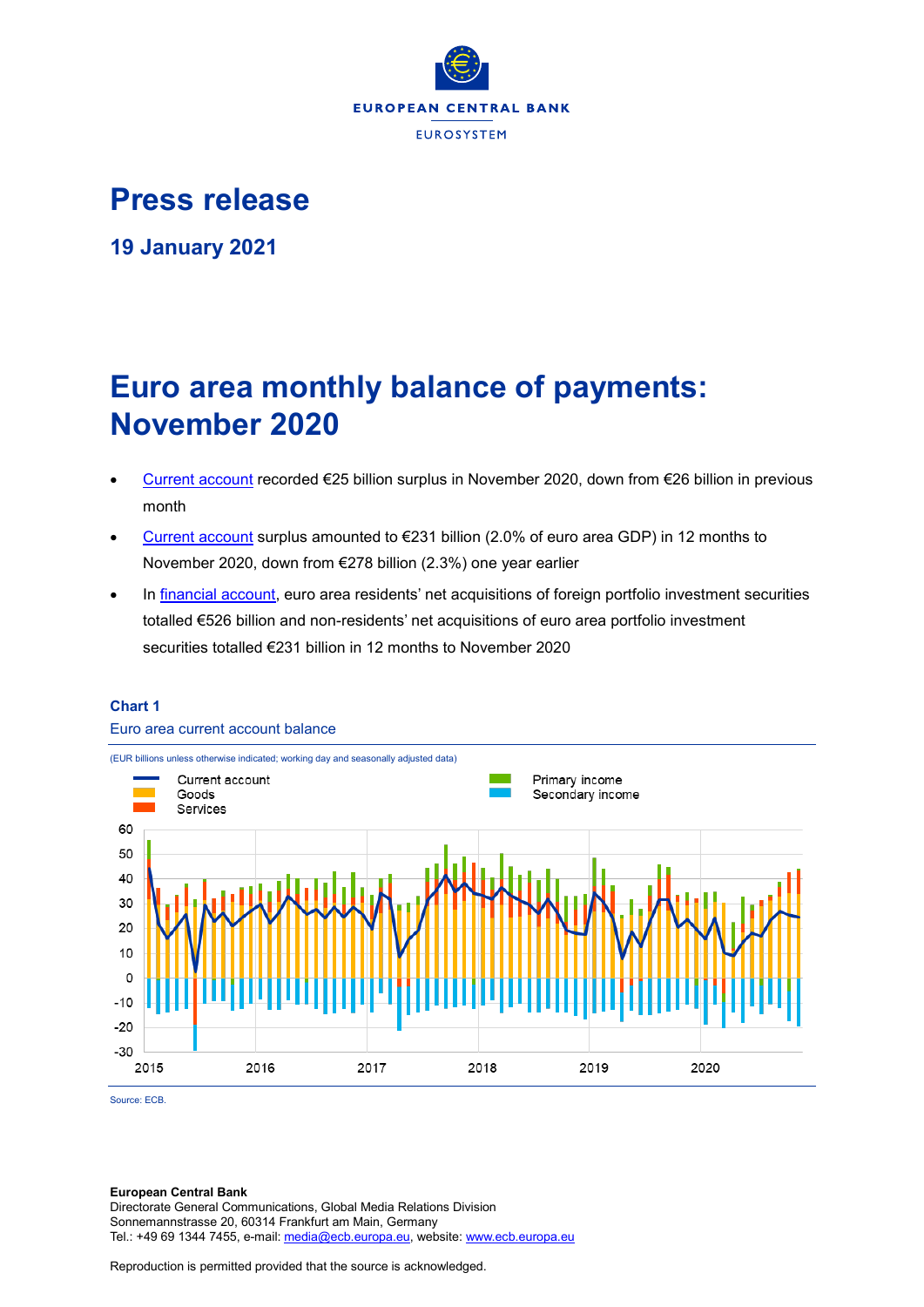The *current account* of the euro area recorded a surplus of €25 billion in November 2020, decreasing by €1 billion from the previous month (see Chart 1 and Table 1). Surpluses were recorded for *goods* (€34 billion), *services* (€9 billion) and *primary income* (€1 billion). These were partly offset by a deficit for *secondary income* (€20 billion).

## **Table 1**

#### Current account of the euro area

(EUR billions unless otherwise indicated; transactions; working day and seasonally adjusted data)

|                         |                  | Cumulated figures for the 12-month period<br>ending in |         |               |         |                 |                 |                 |
|-------------------------|------------------|--------------------------------------------------------|---------|---------------|---------|-----------------|-----------------|-----------------|
|                         |                  | November 2019<br>% of GDP                              |         | November 2020 |         |                 |                 |                 |
|                         |                  |                                                        |         | % of GDP      |         | <b>Nov 2019</b> | <b>Oct 2020</b> | <b>Nov 2020</b> |
|                         | <b>Balance</b>   | 278                                                    | 2.3%    | 231           | 2.0%    | 24              | 26              | 25              |
| <b>Current account</b>  | Credit           | 4,374                                                  | 36.7%   | 3,896         | 34.1%   | 368             | 330             | 337             |
|                         | <b>Debit</b>     | 4,096                                                  | 34.3%   | 3,665         | 32.1%   | 344             | 305             | 312             |
| Goods                   | <b>Balance</b>   | 320                                                    | 2.7%    | 335           | 2.9%    | 29              | 34              | 34              |
|                         | Credit (exports) | 2,407                                                  | 20.2%   | 2,195         | 19.2%   | 202             | 192             | 198             |
|                         | Debit (imports)  | 2,088                                                  | 17.5%   | 1.860         | 16.3%   | 173             | 157             | 164             |
| <b>Services</b>         | <b>Balance</b>   | 65                                                     | 0.5%    | 26            | 0.2%    | $\overline{2}$  | 9               | 9               |
|                         | Credit (exports) | 995                                                    | 8.3%    | 852           | 7.5%    | 85              | 71              | 71              |
|                         | Debit (imports)  | 930                                                    | 7.8%    | 826           | 7.2%    | 83              | 63              | 62              |
| <b>Primary income</b>   | <b>Balance</b>   | 53                                                     | 0.4%    | 24            | 0.2%    | 3               | $-5$            | 1               |
|                         | Credit           | 858                                                    | 7.2%    | 735           | 6.4%    | 71              | 57              | 59              |
|                         | Debit            | 806                                                    | 6.8%    | 712           | 6.2%    | 68              | 62              | 58              |
| <b>Secondary income</b> | <b>Balance</b>   | $-159$                                                 | $-1.3%$ | $-155$        | $-1.4%$ | $-11$           | $-12$           | $-20$           |
|                         | Credit           | 113                                                    | 0.9%    | 113           | 1.0%    | 9               | 10              | 9               |
|                         | <b>Debit</b>     | 272                                                    | 2.3%    | 268           | 2.3%    | 20              | 22              | 29              |

Source: ECB.

Note: Discrepancies between totals and their components may be due to rounding.

#### Data for the current [account](http://sdw.ecb.europa.eu/browseSelection.do?df=true&ec=&dc=&oc=&pb=&rc=&DATASET=0&removeItem=&removedItemList=&mergeFilter=&activeTab=&showHide=&FREQ.243=M&ADJUSTMENT.243=Y&REF_AREA.243=I8&ACCOUNTING_ENTRY.243=B&ACCOUNTING_ENTRY.243=C&ACCOUNTING_ENTRY.243=D&INT_ACC_ITEM.243=CA&INT_ACC_ITEM.243=G&INT_ACC_ITEM.243=IN1&INT_ACC_ITEM.243=IN2&INT_ACC_ITEM.243=S&node=9688874&legendRef=reference&legendNor=) of the euro area

In the 12 months to November 2020, the *current account* recorded a surplus of €231 billion (2.0% of euro area GDP), compared with a surplus of €278 billion (2.3% of euro area GDP) in the 12 months to November 2019. This decline was driven by reductions in the surpluses for *services* (down from €65 billion to €26 billion) and for *primary income* (down from €53 billion to €24 billion). These developments were partly offset by a larger surplus for *goods* (up from €320 billion to €335 billion) and a smaller deficit for *secondary income* (down from €159 billion to €155 billion).

**European Central Bank** Directorate General Communications, Global Media Relations Division Sonnemannstrasse 20, 60314 Frankfurt am Main, Germany Tel.: +49 69 1344 7455, e-mail[: media@ecb.europa.eu,](mailto:media@ecb.europa.eu) website[: www.ecb.europa.eu](http://www.ecb.europa.eu/)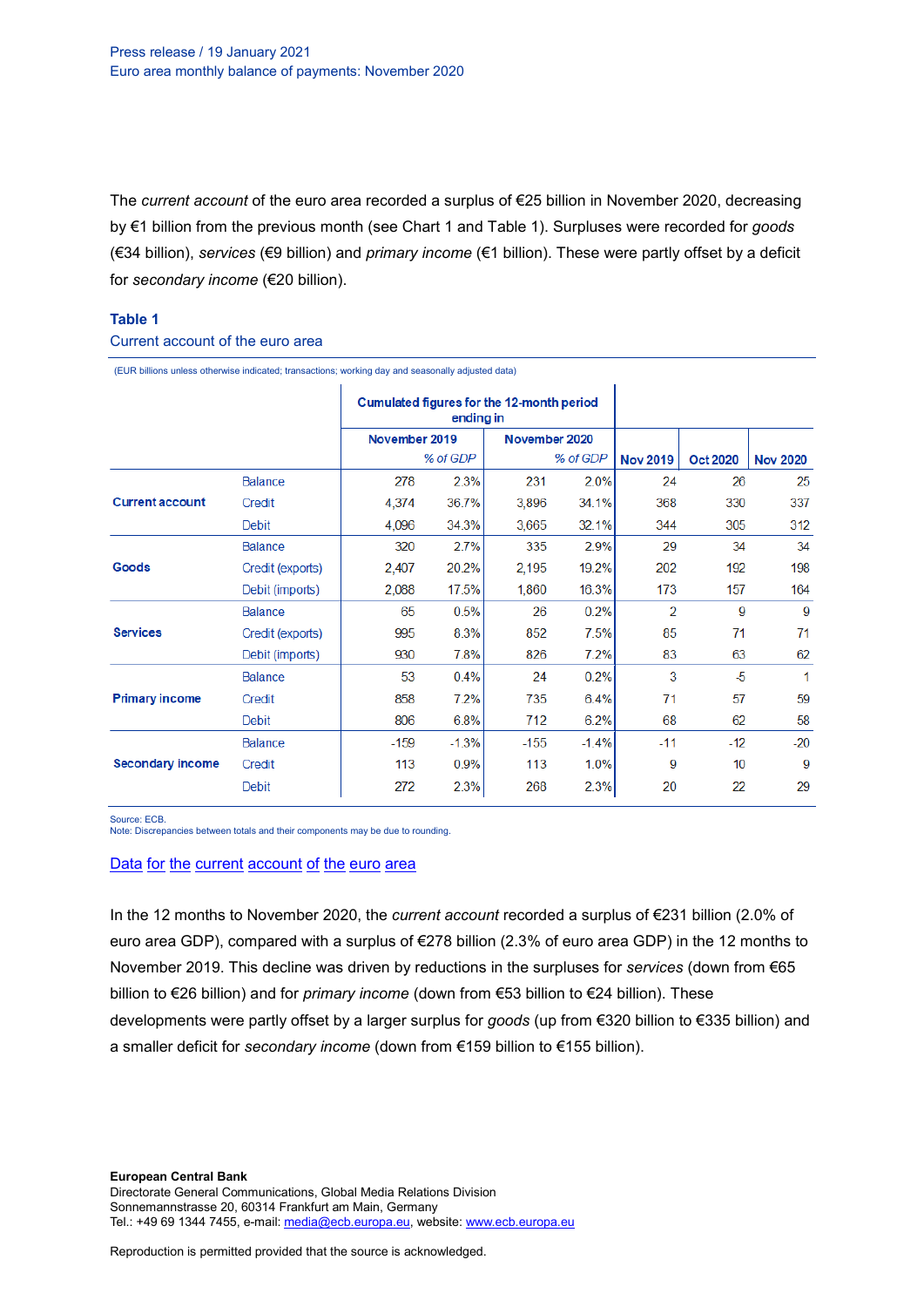## **Chart 2**





Source: ECB.

Notes: For assets, a positive (negative) number indicates net purchases (sales) of non-euro area instruments by euro area investors. For liabilities, a positive (negative) number indicates net sales (purchases) of euro area instruments by non-euro area investors.

In *direct investment*, euro area residents made net disinvestments of €23 billion in non-euro area assets in the 12-month period to November 2020, following net disinvestments of €65 billion in the 12 months to November 2019 (see Chart 2 and Table 2). Non-residents made net investments in euro area assets of €101 billion in the 12-month period to November 2020, after net investments of €7 billion in the 12 months to November 2019.

In *portfolio investment*, net purchases of foreign *debt securities* by euro area residents decreased to €363 billion in the 12-month period to November 2020, following net purchases of €373 billion in the 12 months to November 2019. Over the same period, euro area residents' net purchases of foreign *equity* increased to €164 billion from €24 billion in the 12 months to November 2019. Non-residents made net purchases of euro area *debt securities* amounting to €126 billion in the 12 months to November 2020, following net purchases of €124 billion in the 12 months to November 2019. Over the same period, non-residents' net purchases of euro area *equity* decreased to €106 billion from €303 billion in the 12 months to November 2019.

**European Central Bank** Directorate General Communications, Global Media Relations Division Sonnemannstrasse 20, 60314 Frankfurt am Main, Germany Tel.: +49 69 1344 7455, e-mail[: media@ecb.europa.eu,](mailto:media@ecb.europa.eu) website[: www.ecb.europa.eu](http://www.ecb.europa.eu/)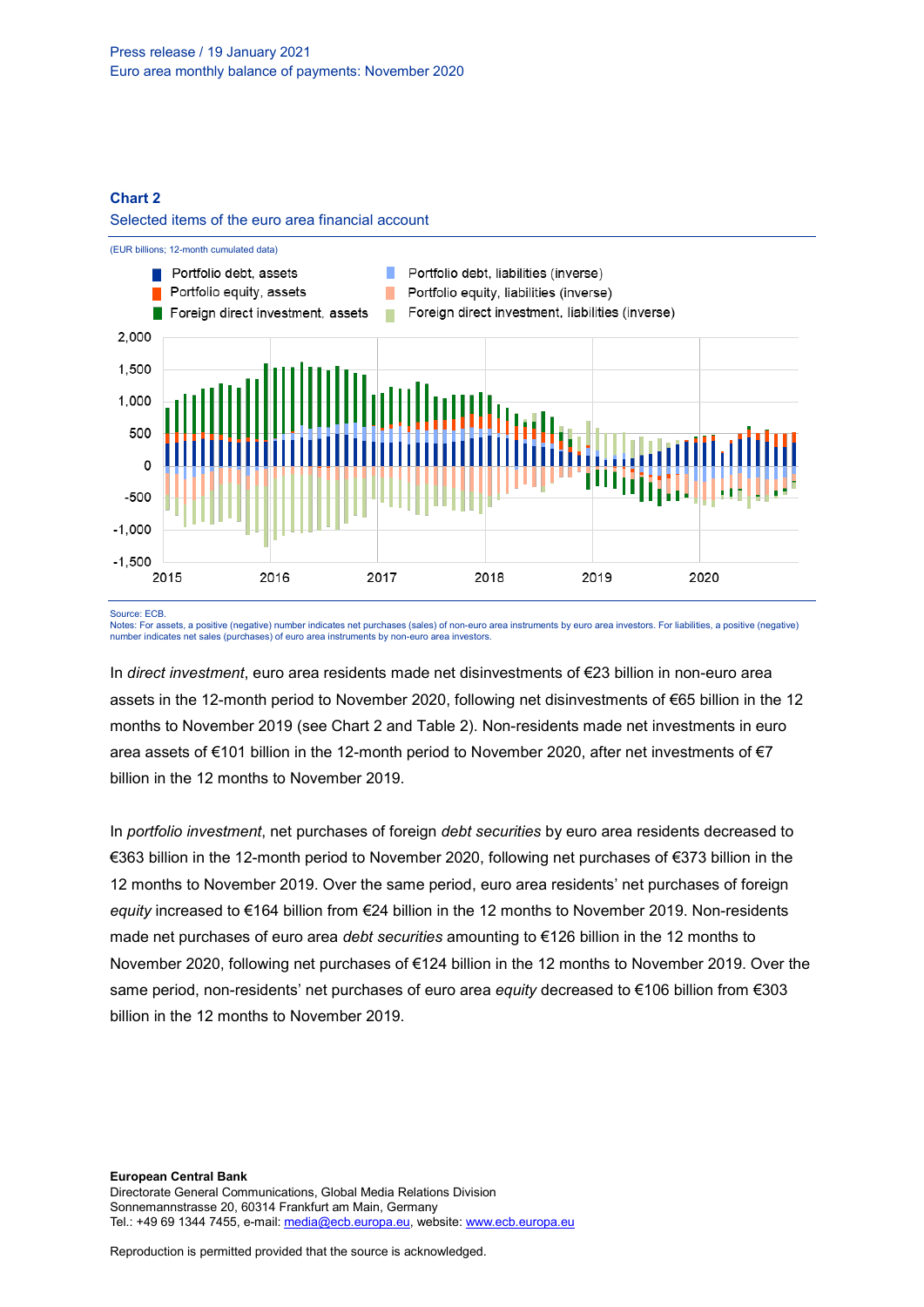## **Table 2**

## Financial account of the euro area

(EUR billions unless otherwise indicated; transactions; non-working day and non-seasonally adjusted data)

|                                    | Cumulated figures for the 12-month period ending in |               |             |               |               |                    |
|------------------------------------|-----------------------------------------------------|---------------|-------------|---------------|---------------|--------------------|
|                                    |                                                     | November 2019 |             | November 2020 |               |                    |
|                                    | Net                                                 | <b>Assets</b> | Liabilities | <b>Net</b>    | <b>Assets</b> | <b>Liabilities</b> |
| <b>Financial account</b>           |                                                     | 693           | 464         | 221           | 893           | 672                |
| <b>Direct investment</b>           | $-72$                                               | $-65$         | 7           | $-123$        | $-23$         | 101                |
| <b>Portfolio investment</b>        | $-29$                                               | 397           | 427         | 295           | 526           | 231                |
| Equity                             | $-279$                                              | 24            | 303         | 58            | 164           | 106                |
| Debt securities                    | 249                                                 | 373           | 124         | 237           | 363           | 126                |
| <b>Financial derivatives (net)</b> | 4                                                   | 4             |             | 20            | 20            |                    |
| <b>Other investment</b>            | 320                                                 | 350           | 30          | 19            | 359           | 340                |
| Eurosystem                         | 80                                                  | 1             | $-79$       | $-104$        | 15            | 119                |
| Other MFIs                         | 249                                                 | 221           | $-28$       | 11            | 119           | 109                |
| General government                 | 6                                                   | 3             | -3          | $-10$         | 5             | 15                 |
| Other sectors                      | $-15$                                               | 125           | 140         | 122           | 220           | 98                 |
| <b>Reserve assets</b>              | 6                                                   | 6             |             | 11            | 11            |                    |

Source: ECB.

Notes: Decreases in assets and liabilities are shown with a minus sign. Net financial derivatives are reported under assets. "MFIs" stands for monetary financial institutions. Discrepancies between totals and their components may be due to rounding.

## Data for the [financial](http://sdw.ecb.europa.eu/browseSelection.do?df=true&ec=&dc=&oc=&pb=&rc=&DATASET=0&removeItem=&removedItemList=&mergeFilter=&activeTab=&showHide=&FREQ.243=M&REF_AREA.243=I8&REF_SECTOR.243=S1&REF_SECTOR.243=S121&REF_SECTOR.243=S12T&REF_SECTOR.243=S13&REF_SECTOR.243=S1P&COUNTERPART_SECTOR.243=S1&FLOW_STOCK_ENTRY.243=T&ACCOUNTING_ENTRY.243=A&ACCOUNTING_ENTRY.243=L&ACCOUNTING_ENTRY.243=N&FUNCTIONAL_CAT.243=D&FUNCTIONAL_CAT.243=O&FUNCTIONAL_CAT.243=P&FUNCTIONAL_CAT.243=R&INSTR_ASSET.243=F&INSTR_ASSET.243=F3&INSTR_ASSET.243=F5&INSTR_ASSET.243=FL&MATURITY.243=T&MATURITY.243=_Z&node=9688874&legendRef=reference&legendNor=) account of the euro area

In *other investment*, euro area residents' net acquisitions of foreign assets increased to €359 billion in the 12 months to November 2020 (following net acquisitions of €350 billion in the 12 months to November 2019), while their net incurrence of liabilities increased to €340 billion from €30 billion.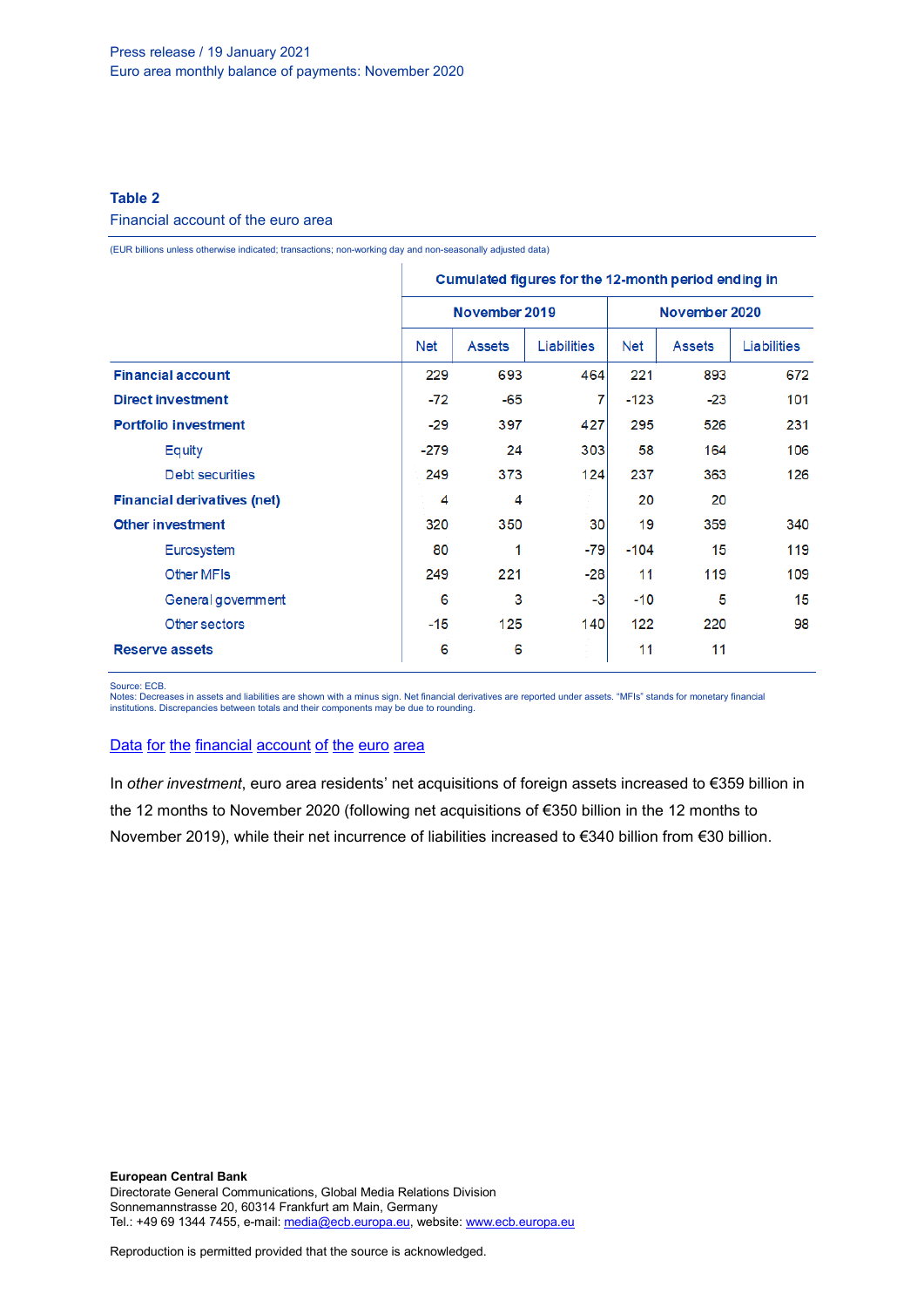## **Chart 3**

### Monetary presentation of the balance of payments



Source: ECB.

Notes: MFI net external assets (enhanced) incorporates an adjustment to the MFI net external assets (as reported in the consolidated MFI balance sheet items statistics) based on information on MFI long-term liabilities held by non-residents, available in b.o.p. statistics. B.o.p. transactions refer only to transactions of non-MFI residents of<br>the euro area. Financial transactions are show

The monetary presentation of the balance of payments (see Chart 3) shows that the *net external assets (enhanced)* of euro area MFIs increased by €10 billion in the 12-month period to November 2020. This increase was driven by the *current and capital accounts* surplus and non-MFIs' net inflows in *direct investment*. These developments were almost fully offset by euro area non-MFIs' net outflows in *portfolio investment equity* and in *other investment*.

In November 2020 the Eurosystem's stock of *reserve assets* decreased to €859.4 billion, down from €914.7 billion in the previous month (see Table 3). This decrease was mostly driven by negative gold price changes (€47.1 billion) and, to a lesser extent, by negative exchange rate changes (€6.0 billion) and net sales of assets (€2.6 billion).

**European Central Bank** Directorate General Communications, Global Media Relations Division Sonnemannstrasse 20, 60314 Frankfurt am Main, Germany Tel.: +49 69 1344 7455, e-mail[: media@ecb.europa.eu,](mailto:media@ecb.europa.eu) website[: www.ecb.europa.eu](http://www.ecb.europa.eu/)